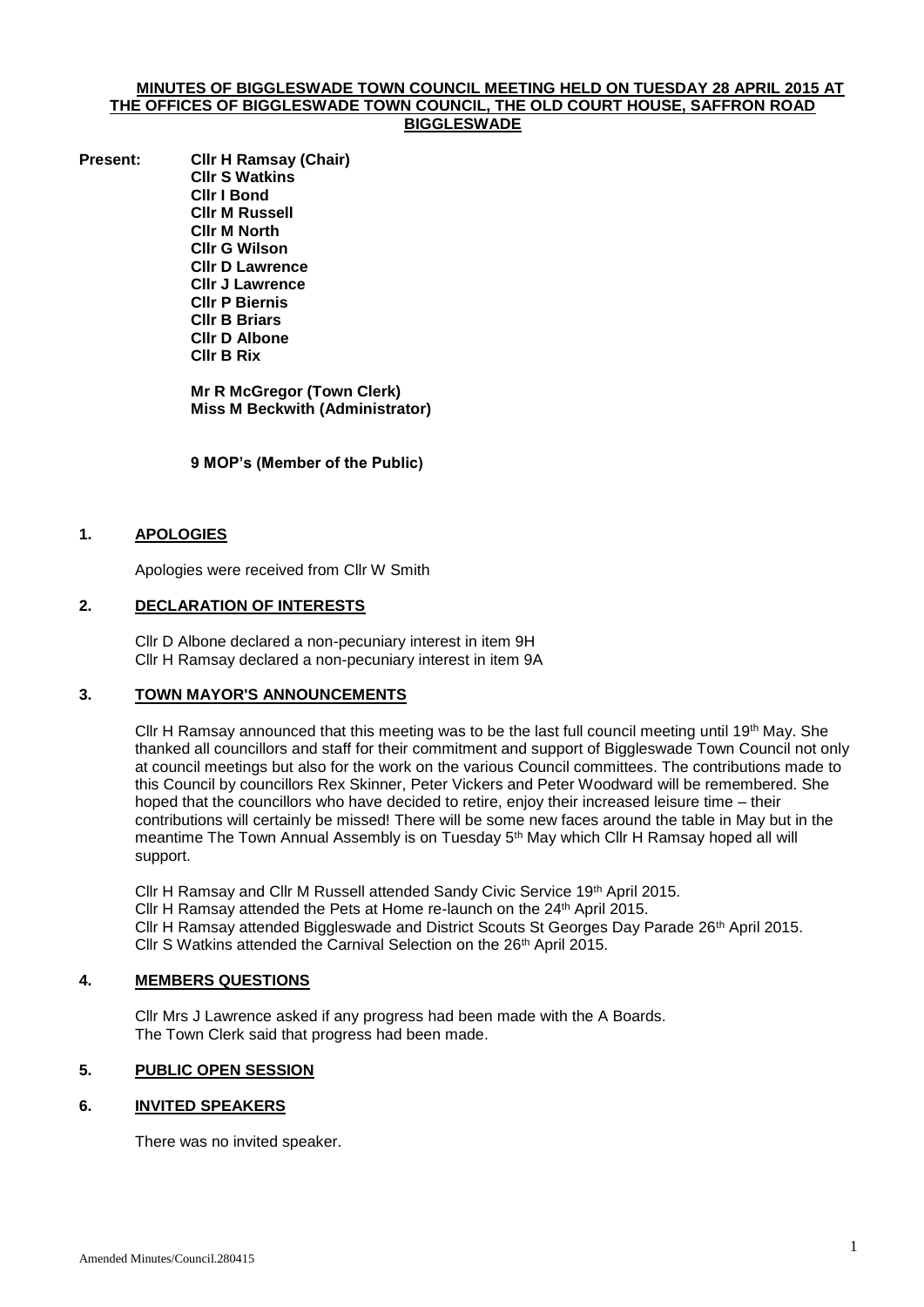#### **7. MINUTES AND RECOMMENDATIONS OF MEETINGS**

**a.** Members approved the Minutes of the Council meeting held on 14th April 2015 at the Offices of Biggleswade Town Council, The Old Court House, Saffron Road, Biggleswade.

# **8. MATTERS ARISING**

**a.** There were no matters arising from the minutes of the 14<sup>th</sup> April 2015.

# **9. PLANNING APPLICATIONS**

# **a. CB/15/01251/FULL – 157 Holme Court Avenue, Biggleswade**

Two storey side extension and single storey rear extension.

It was **RESOLVED** that the Town Council raise no objection to this application provided the neighbours are consulted and that any comments they may make are considered by CBC in their deliberations. In addition, the Council is to ensure that their guidelines on the size of the proposed extension to the principle dwelling are complied with in order to eliminate detriment in respect of light and privacy of adiacent residents.

# **b. CB/15/01131/FULL – 20 Brunswick Close, Biggleswade**

Two storey side extension and single storey front extension. It was **RESOLVED** that the Town Council raise no objection to this application provided the neighbours are consulted and that any comments they may make are considered by CBC in their deliberations. In addition, the Council is to ensure that their guidelines on the size of the proposed extension to the principle dwelling are complied with in order to eliminate detriment in respect of light and privacy of adjacent residents.

# **c. CB/14/01212/FULL – 44 Lindsell Crescent, Land adjacent to, Biggleswade**

Erection of a new detached dwelling.

It was **RESOLVED** that the Town Council raise no objection to this application provided the neighbours are consulted and that any comments they may make are considered by CBC in their deliberations. In addition, the Council is to ensure that their guidelines on the size of the proposed extension to the principle dwelling are complied with in order to eliminate detriment in respect of light and privacy of adjacent residents.

# **d. CB/15/01289/FULL – 5 Chapel Fields, Biggleswade**

Convert the garage into a habitable space.

It was **RESOLVED** that the Town Council raise no objection to this application provided the neighbours are consulted and that any comments they may make are considered by CBC in their deliberations. In addition, the Council is to ensure that their guidelines on the size of the proposed extension to the principle dwelling are complied with in order to eliminate detriment in respect of light and privacy of adiacent residents.

# **e. CB/15/01055/FULL – 4 Mulberry Close, Biggleswade**

Erect a fence greater than 1 m next to a public highway.

It was **RESOLVED** that the Town Council raise no objection to this application provided that visibility for traffic on the public highway is checked on site before determining the application.

# **f. CB/15/01340/FULL – 51 The Baulk, Biggleswade**

Single storey side extension.

It was **RESOLVED** that the Town Council raise no objection to this application provided the neighbours are consulted and that any comments they may make are considered by CBC in their deliberations. In addition, the Council is to ensure that their guidelines on the size of the proposed extension to the principle dwelling are complied with in order to eliminate detriment in respect of light and privacy of adjacent residents.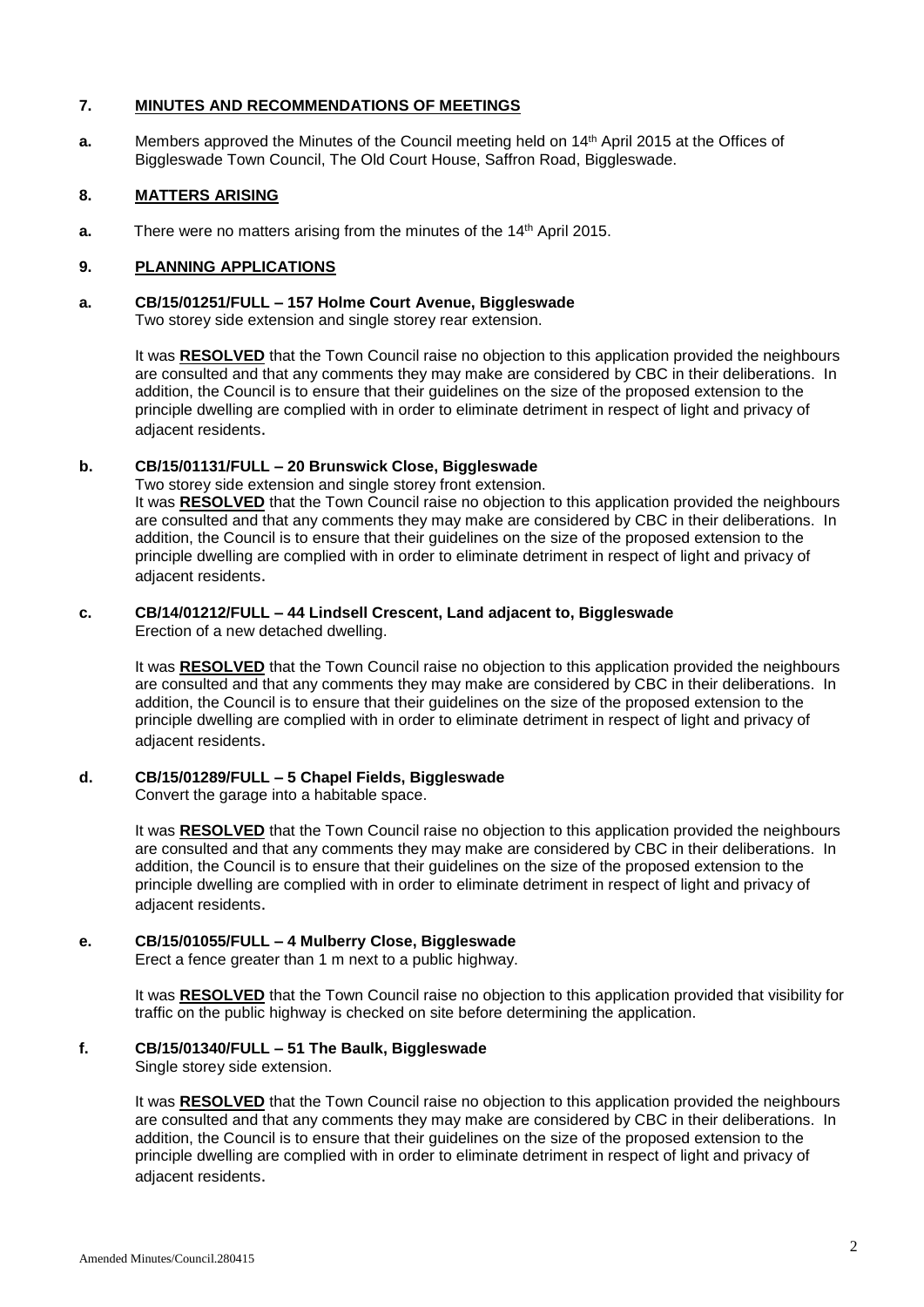## **g. CB/15/01184/FULL – Unit 1, A1 Retail Park, London Road, Biggleswade**

Installation of AC Condensers, air handling unit and erection of external fence plant enclosure.

It was **RESOLVED** that the Town Council raise no objection to this application provided the neighbours are consulted and that any comments they may make are considered by CBC in their deliberations. In addition, the Council is to ensure that their guidelines on the size of the proposed extension to the principle dwelling are complied with in order to eliminate detriment in respect of light and privacy of adiacent residents.

#### **h**. **CB/15/01315/FULL – 5 Drove Road, Biggleswade**

Demolition of existing single storey extension and erection of new single storey extension to the rear of the property.

It was **RESOLVED** that the Town Council raise no objection to this application provided the neighbours are consulted and that any comments they may make are considered by CBC in their deliberations. In addition, the Council is to ensure that their guidelines on the size of the proposed extension to the principle dwelling are complied with in order to eliminate detriment in respect of light and privacy of adjacent residents.

#### **i. CB/15/01412/ADV – 6 Mercury Lane – Baden Powell Way, Land to front of, Biggleswade** Advertisement: Placement of a display board.

It was **RESOLVED** that the Town Council raise no objection to this application provided the neighbours are consulted and that any comments they may make are considered by CBC in their deliberations. In addition, the Council is to ensure that their guidelines on the size of the proposed extension to the principle dwelling are complied with in order to eliminate detriment in respect of light and privacy of adjacent residents.

# **10. ACCOUNTS**

## **a. Financial Administration**

Members received and adopted the following accounts:

- i. Detailed Balance Sheet to 31<sup>st</sup> March 2015.
- ii. Summary of Income & Expenditure.
- iii. Current Bank Account, receipts and payments to 31<sup>st</sup> March 2015.

#### b. **Internal Audit Report 2014-15 (Final update)**

Members received and approved the Internal Audit Report 2014-15 (Final update)

Cllr D Lawrence informed members that the Bedfordshire pension fund was in deficit and council should consider this in their reserves.

#### **11. ITEMS FOR CONSIDERATION**

#### **a. Bedfordshire Constabulary**

Cllr G Wilson had strong doubts over the reported crimes as they are not classified correctly which causes the end crime figures to be distorted. Cllr G Wilson had tried to meet with Sgt Kidd but he has been out in various locations.

Cllr J Lawrence has received a report form a member of the public regarding the intoxicated people in the bus shelter.

Cllr H Ramsay asked if Cllr G Wilson could also mention this to Sgt Kidd when they meet.

# **b**. **Rose Lane Car Park – Update**

Cllr M Russell asked for council to consider the installation of the extra soakaway for the cost of £6218 which will take up to two weeks to complete. The delays have partly been caused due to the Town Council procedures. On the 28th April 2015 a meeting between Mr Rob McGregor and Amey occurred on site where it was confirmed that the other gullies were no cause for concern. The option of installing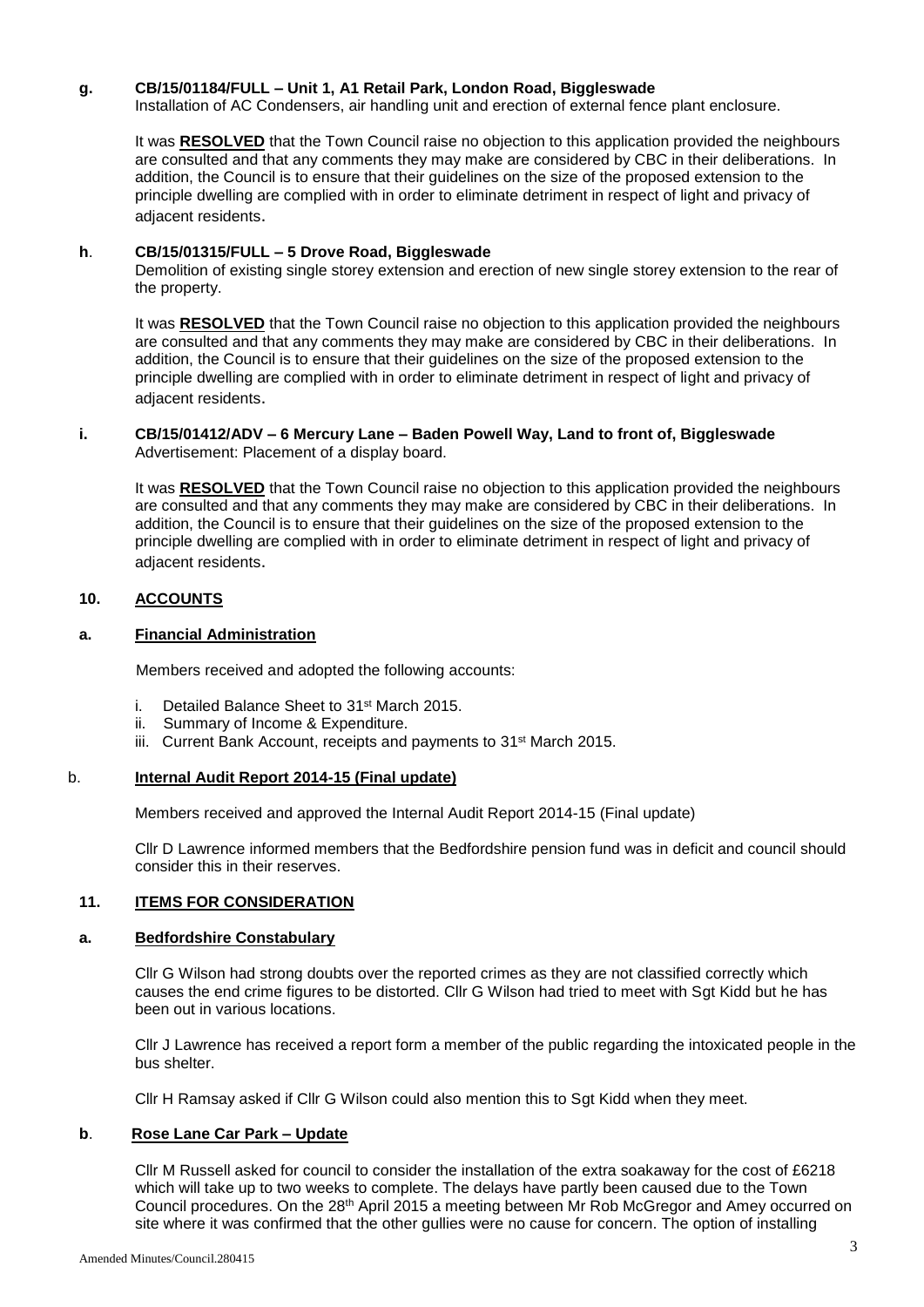permeable tarmac is unnecessary if the extra soakaway is installed. The option to have an annual pump out of the drains will be investigated.

Therefore Cllr M Russell **PROPOSED** that council should opt for the extra soak away for the cost of £6218.

Cllr D Albone asked if a particular sub straight would be required or if the regular one could be used.

Mr R McGregor confirmed that the same sub straight would be used and that he was currently waiting for the costs for annually cleaning out of the drains and that it would only take around one morning per year. He has also been speaking with Central Bedfordshire Council to see if they would take some responsibility for the cleaning to which they said they were prepared to look at. The council has been advised that the extra soakaway is required.

Cllr J Lawrence asked when the project would be completed and what the final costs would be.

Mr R McGregor said that the project was delayed as the additional work had to be taken to council but it can start once the decision has been made tonight. There will be a 9 day delay and will cost around £83000 once the £6000 has been added to the original price.

Cllr B Briars did not like the idea of the permeable tarmac as it may not stay permeable with all the dust and dirt which occurs in a car park. Therefore, he seconded the proposal made by Cllr M Russell.

Council **RESOLVED** that the installation of the extra soakaway should be installed at an additional cost to the contract of £6,218.00 + Vat.

# **12. ITEMS FOR INFORMATION**

#### **a. Planning application outcomes**

 Cllr M Russell was pleased to see that planning application 15/00630/LB for the High Street had been declined.

Cllr B Briars was disappointed to see that application 15/00119/ADV had been approved as internally illuminated signs are not usual along the High Street.

#### **b. Thank you letters**

The thank you letters were received and noted from the following recipients of Town Council Grants and unused Mayoral Allowance:

> Citizen Advice Bureau New Horizon Club Biggleswade & District Choral Society Mid Beds Link-a-Ride Mayflower Social Club Biggleswade Sports Biggleswade First Aid Club Trinity Community Project **BiggleswadeFM** Biggleswade Good Neighbours Scheme The Avenue

## **c**. **Roadwork's Bulletin 20th April – 10th May**

A copy of the Roadwork's Bulletin was received and noted.

#### **13. PUBLIC OPEN SESSION**

A period of up to 15 minutes is permitted to allow members of the public to ask questions.